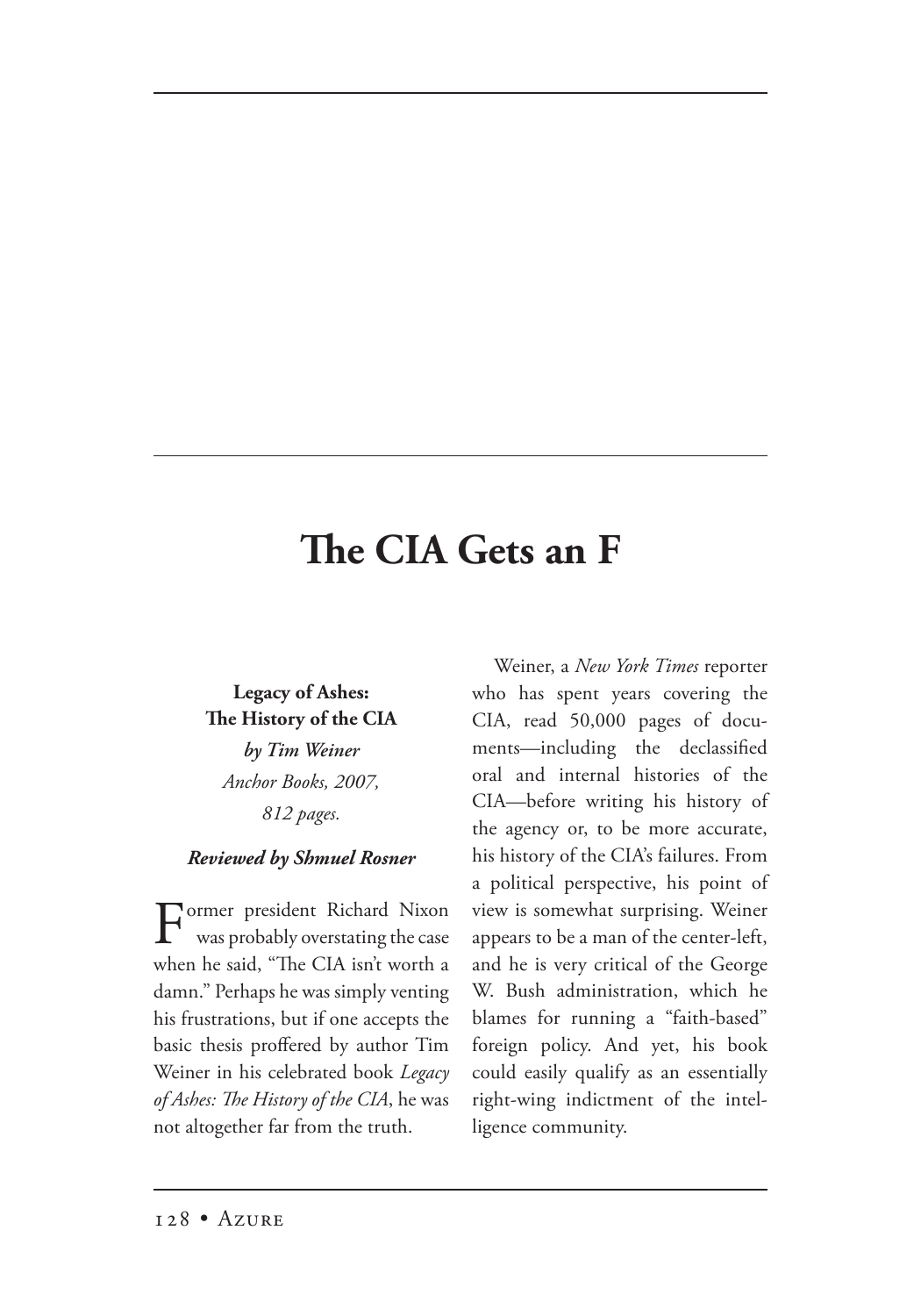The political left has always tended to complain about the CIA's secrecy and its abuses of power—its ostensibly immoral involvement in orchestrating political coups in Latin America, its relationships with thugs and despots, and its lack of respect for democratic institutions. The American right, by contrast, has tended to question the CIA's capabilities and grumble about its incompetence. Weiner, for the most part, gives more ammunition to the second of the two camps. Indeed, many Bush aides—including some long-departed neo-conservatives—will find their misgivings echoed in Weiner's book. The same criticisms they could not voice in public without being accused of politicizing intelligence are readily found in this lengthy and detailed tome.

onald Gregg, a former CIA station chief in South Korea and later national security adviser to vice president George H.W. Bush, once said that the CIA has "a great reputation and a terrible record." This quote immediately springs to mind as one sifts through the few successes that Weiner chronicles—if one can call them "successes," since these achievements were hardly worth the price or the consequences. The Iranian coup of 1952, for instance, which brought the anti-communist

shah to power, "was regarded as CIA's greatest single triumph," according to Andrew Kilgore, a State Department officer in Iran from 1972 to 1979. "It was trumpeted as a great American national victory. We had changed the whole course of the country here," quotes Weiner. But a generation of Iranians grew up knowing that the CIA had installed the shah and helped keep him in power. Over time, the agency's "triumph" in Tehran would return to haunt the United States.

And this, according to Weiner, was not the only unintended and damaging consequence of the coup. "The illusion that the CIA could overthrow a nation by sleight of hand," he writes, "was alluring." As a result, the CIA, incapable of doing what it was supposed to do—namely, providing American leaders with reliable information so they could make informed decisions—began to focus on more glamorous tasks. This "led the agency into a battle in Central America that went on for the next forty years." The disastrous invasion of the Bay of Pigs in 1961, says Weiner, was a direct result.

If its successes are few—and disputable—the failures of the CIA are legion. Going through the list of mistaken analyses, trends overlooked, signs ignored, and operations mishandled can make one cringe. For example, the CIA failed to predict that the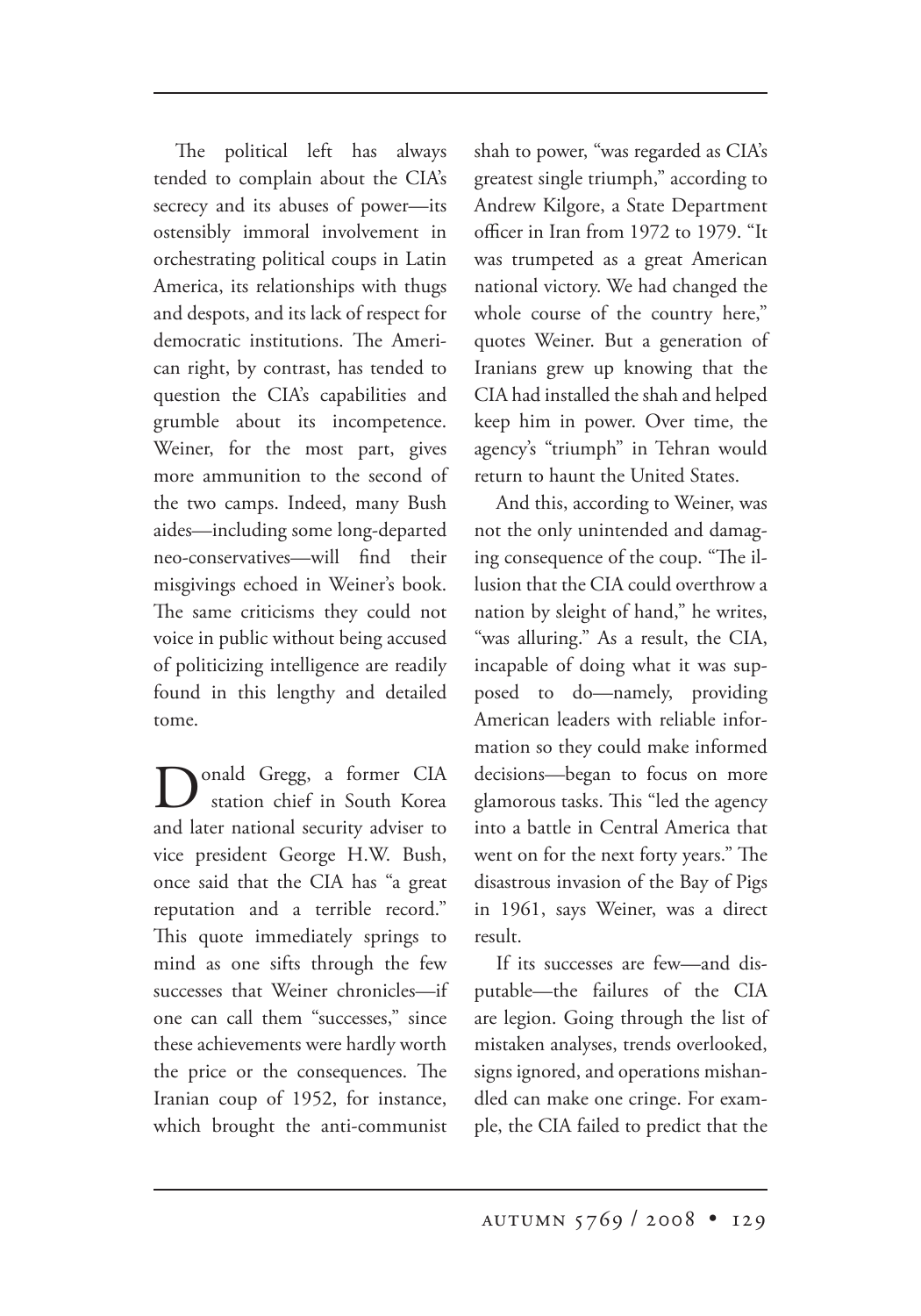Soviet Union would detonate an atomic bomb in 1949 and that North Korea would invade the South in 1950. It was consistently wrong in its information and analysis both before and during the Cuban missile crisis in 1962, and it failed to predict the outbreak of the Yom Kippur War in 1973. It was taken by surprise by the 1979 Soviet invasion of Afghanistan and the Iranian revolution of the same year. More relevant today, it also conspicuously failed twice in Iraq: It did not predict Saddam Hussein's 1991 invasion of Kuwait, and it presented flawed intelligence on Iraq's weapons of mass destruction program in 2003. And the list does not end there.

It is no wonder, then, that when Robert Gates, now secretary of defense, took control of the clandestine service of the CIA in 1982, he stated that "the CIA is slowly turning into the Department of Agriculture." He complained that the agency had "an advanced case of bureaucratic arteriosclerosis." Its halls were filled with plodding mediocrities counting the days until retirement, whom Gates viewed as the principal cause of "the decline in the quality of our intelligence collection and analysis over the last fifteen years." Gates told the CIA's analysts that they were "closeminded, smug, arrogant;" that their work was "irrelevant, uninteresting, too late to be of value, too narrow, too unimaginative, and too often just flat-out wrong;" and that their ranks were filled with amateurs "pretending to be experts." It was time to shape up or ship out.

Seven years later, shape up or no shape up, Gates admitted that the CIA "had no idea in January 1989 that a tidal wave of history was about to break upon us." The Soviet Union was on the verge of collapse, and America's spy agency was as blind as a submarine without a periscope. In December of 1988, it had issued a report "confidently stating" that "the basic elements of Soviet defense policy and practice thus far have not been changed by [Mikhail] Gorbachev's reform campaign." Less than a week had passed before the Soviet leader publicly offered to unilaterally cut half a million troops from the military.

Because Weiner, generally speaking, treats the cooperative Gates with kid gloves, it is left to Mark Palmer, a former Kremlinologist in the first Bush administration, to remind readers of a basic fact about the current secretary of defense: Gates had "never actually been to the Soviet Union! He'd never once been there, and he was the top so-called expert in the CIA!"

In all fairness to Gates, being called an expert for very little reason was hardly unique or exceptional in the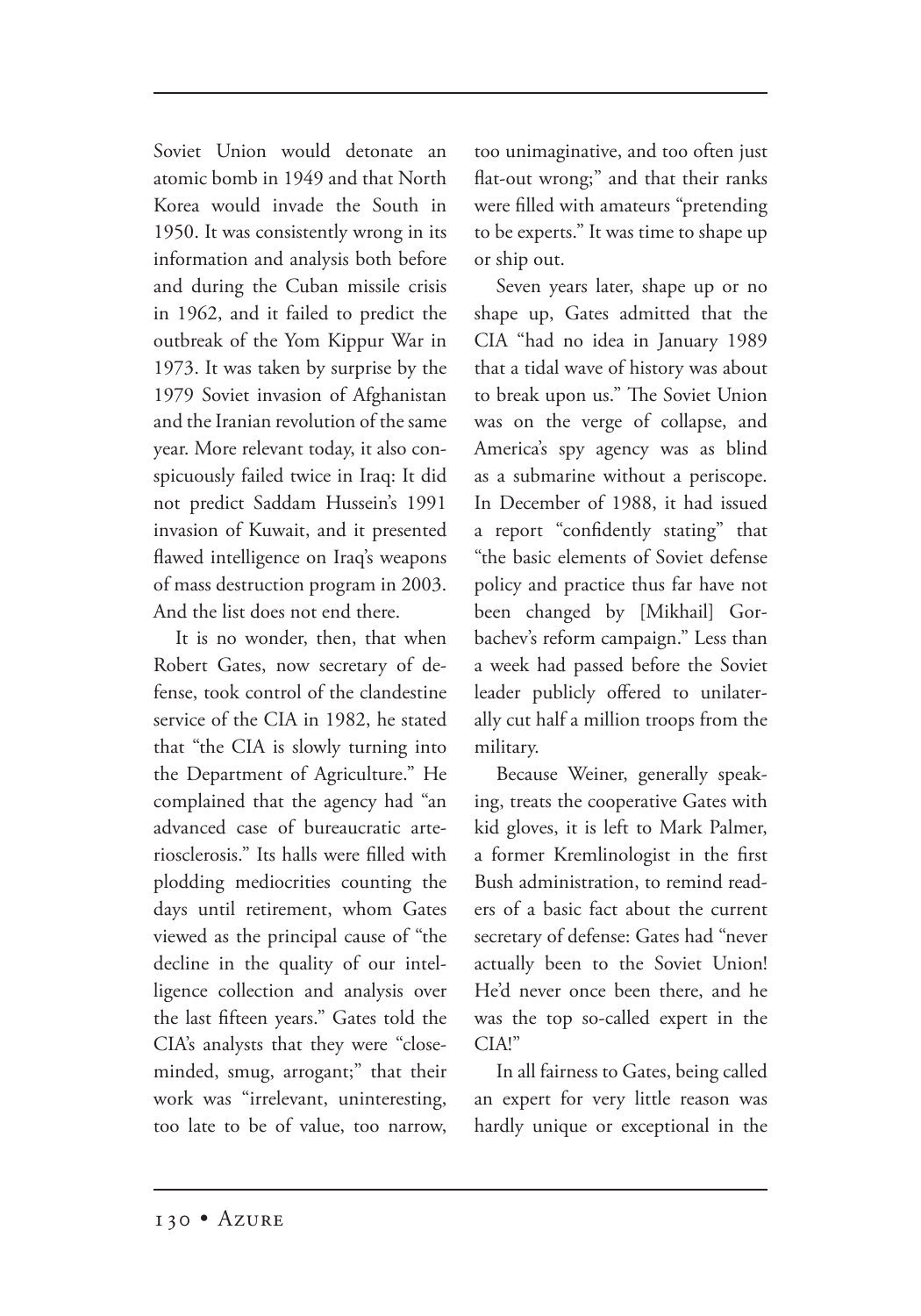CIA. And Gates was far from the most blatant example of this puzzling state of affairs. "I knew little about Iran," recalls William Daugherty, a thirtytwo-year-old veteran of the Marine Corps, who was sent to the Islamic republic in the summer of 1979, only nine months into his service as a CIA officer. "My entire exposure to Iran, beyond the evening television news and a three-week area-studies course at the State Department, consisted of what I had picked up during five weeks on the desk reading operational files."

It wasn't long before Daugherty was captured by the Iranians. He later reported,

[My interrogators] said they knew that I was the head of the CIA's entire Middle East spy network, that I had been planning Khomeini's assassination, and that I had been stirring up the Kurds to revolt against the Tehran government.... Those Iranians found it inconceivable that the CIA would ever send to such a critical place as Iran someone who was so ignorant of the local culture and language. It was so inconceivable to them that weeks later, when they at last came to realize the truth, they were personally offended. It had been difficult enough for them to accept that the CIA would post an inexperienced officer in their country. But it was beyond insult for that officer not to speak the language or know the customs, culture, and history of their country.

Amazingly enough, sending inexperienced and insufficiently trained agents into enemy territory has been a CIA tradition since its inception. Weiner's retelling of the CIA's early years contains a veritable laundry list of human tragedies caused by the agency's insistence on sending raw recruits to certain death in Eastern Europe, Korea, and China. No one appears to have hesitated or asked questions about this policy, and no damning reports followed.

In 1952, for instance, the CIA was looking to bolster anti-communist forces in Manchuria. According to a CIA official study, "the CIA took steps to exploit the potential for a Chinese 'Third Force' by trying to link Chinese agents, trained by CIA, with alleged dissident generals on the mainland." "Beijing later broadcast a scorecard for Manchuria," writes Weiner. "The CIA had dropped 212 foreign agents in; 101 were killed and 111 captured." One suspects that Weiner believes the Chinese numbers to be fairly accurate, and he has good reason.

The agency was not only wasting its manpower. It was also giving away billions of dollars to shady middlemen, con artists posing as counterintelligence agents, and petty thieves. According to Weiner, it was trying to compensate for its lack of competence by relying on others to garner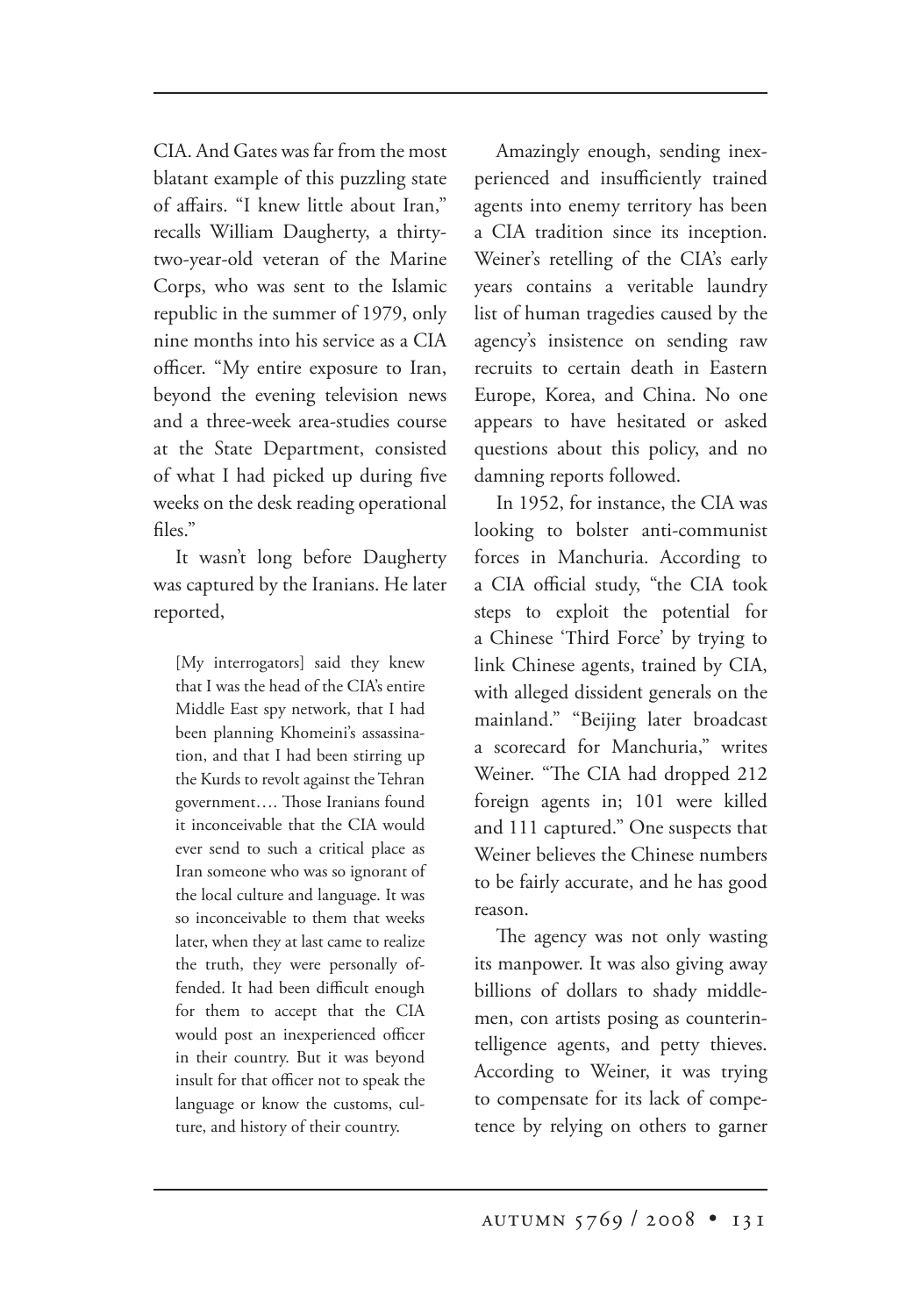intelligence in exchange for money. In the best cases, the CIA was paying a lot for very little, usually information that was overpriced and largely irrelevant. In the other cases, it was simply paying for nothing, or worse: false and misleading intelligence, for which it paid an even higher price in the future.

 $\mathbf{R}$  esponsibility for these failures<br>  $\mathbf{R}$  does not fall solely on the CIA and its operatives. The American body politic shares part of the blame. A long line of presidents and their advisers, along with Congress and its numerous committees, have consistently botched any chance of changing the CIA for the better. They neglected the agency, played political games with it, replaced one miserable chief after another, and never invested the serious effort necessary to implement reforms. Then, when the bill inevitably came due, they blamed the agency.

True, every president since Eisenhower has harbored at least some ambition to crack, once and for all, the tough nut that is the CIA, and every single one of them has failed. The pattern appeared early on, with Eisenhower's CIA chief, Allan Dulles, for whom Weiner reserves some of his most severe criticisms. Dulles's sole talent appeared to be for public relations and governmental infighting. He "polished the public image of the CIA" and "fended off all efforts to change [it]." Eisenhower ended his term without ever reforming the intelligence services, and complained bitterly that he had "suffered an eight- year defeat on this."

This was hardly the last time an American president felt, and rightly so, that he wasn't getting what he needed from the CIA. "In his wrath after the Bay of Pigs," Weiner writes, "John Kennedy first wanted to destroy the CIA." He didn't. When Lyndon Johnson discovered that a CIA report claiming that Cuba was behind a coup in the Dominican Republic was baseless, he "took no further counsel from his new director of Central Intelligence." "It was no secret that I was dissatisfied with the CIA," Richard Nixon replied when he was asked if the agency helped bring down his presidency. For his part, Jimmy Carter "pronounced himself puzzled at the fact that the CIA's daily brief recapitulated what he read in the newspapers."

According to Weiner, various officials have attempted to deal with the CIA's shortcomings, but these efforts were made with no clear goal in mind and no strategy for success, and they were thus doomed to failure. From the Church Committee of the 1970s, "remembered today chiefly for its chairman's statement that the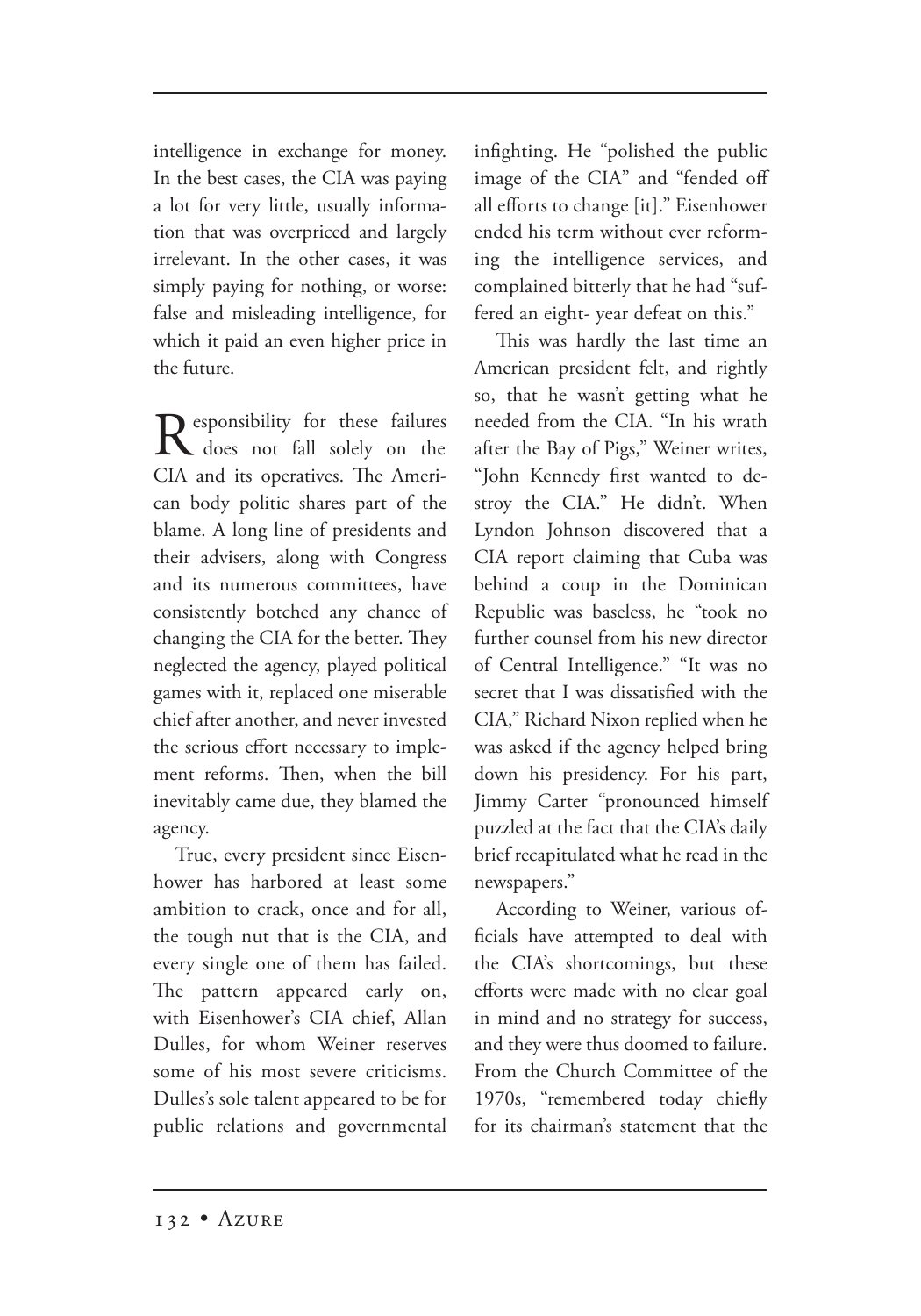agency had been 'a rogue elephant'—a pronouncement that badly missed the point by absolving the presidents who had driven the elephant," to the 9/11 Commission, which succeeded only in adding more layers of bureaucracy to America's already byzantine conglomerate of intelligence services, all attempts at reforming the CIA have fallen well short of the goal.

A new president will be taking office in January of 2009, and the indications are that even though the issue has not been central to the presidential campaign—it is too complicated and risky for such high-stakes politicking—both candidates understand that reforming the intelligence community is a challenge that must be faced by any new and ambitious administration. Weiner, hoping his book will serve as a warning, advises future presidents to "give immediate and sustained attention to the heart and soul of the CIA." It is not clear, however, that "sustained attention" will be enough. Judging by this book and the many others dealing with the American intelligence community which have emerged in the wake of 9/11, it seems clear that more profound changes may be necessary.

Can the CIA be saved? In the final analysis, this may not be the most important question. The question Americans should be asking

themselves is: How can we get better intelligence? For U.S. presidents, the question is even more pressing, and if the CIA cannot be relied upon, they will turn to other sources to get their answers. One option is military intelligence. Not long ago, an article appeared in *Mother Jones* in which a civilian intelligence officer criticized John McCain and his aides for relying on military intelligence information rather than the CIA. "They think the CIA is a hotbed of liberals," he said. "Right-wing, nutty paranoia stuff. They all love the military and hate the CIA. Because the CIA tells them stuff they don't want to hear."

Indeed, as Weiner recounts in his book, there was an ongoing "battle for control of American intelligence" between civilian and military agencies "that went on for three generations." He concludes that, in the end, "the Pentagon… crushed the CIA, just as it vowed to do sixty years before." Weiner appears to find this more troubling than comforting, and many Americans share his sentiments. Such critics blame the military for being complacent in the months leading up to the Iraq war, and for outdoing the CIA in its efforts to provide a pretext for the Bush administration's war of choice.

In truth, however, there is a convincing case to be made for relying on the Pentagon over the CIA. For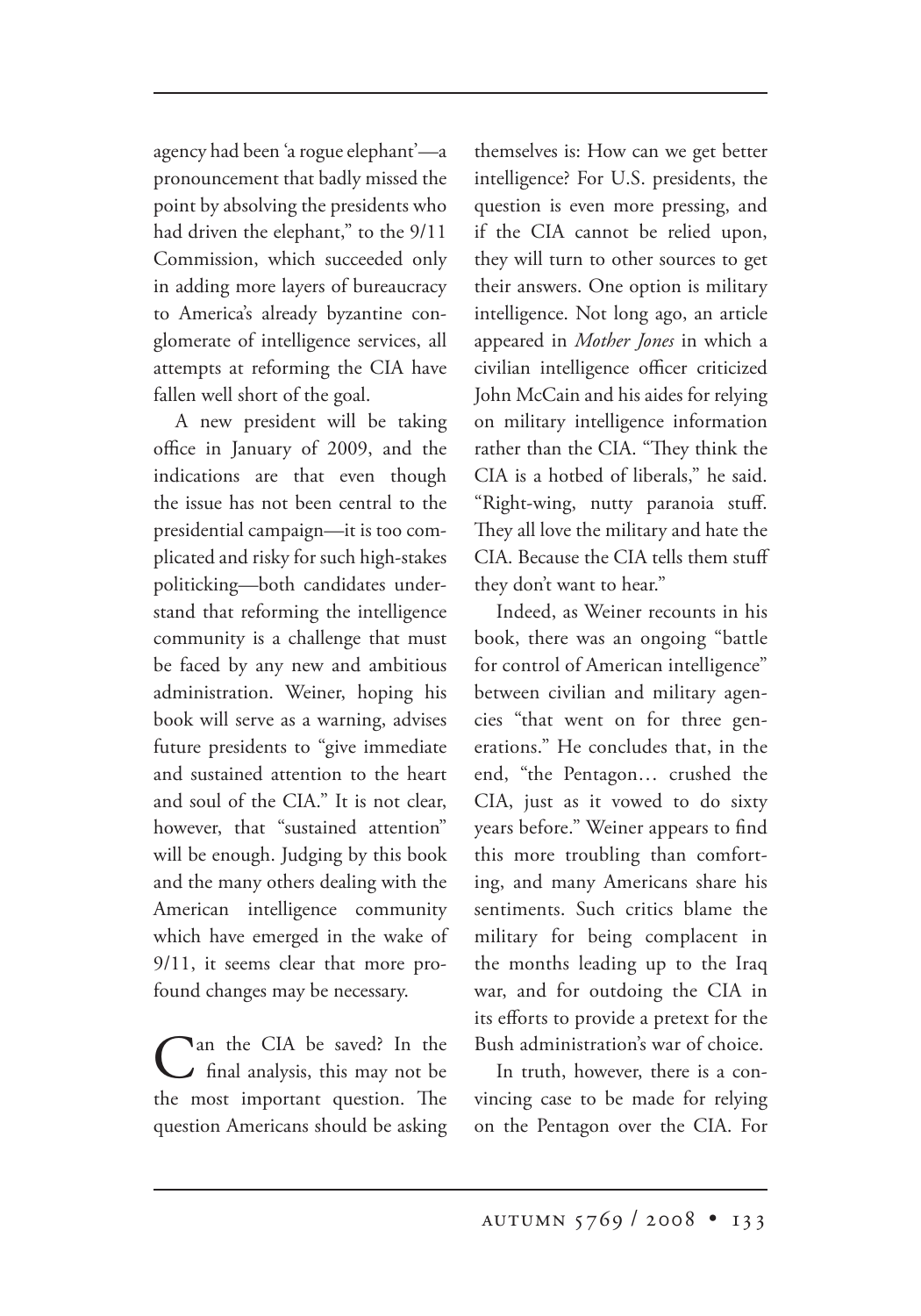many years now, intelligence officers working at the Pentagon have proved more reliable than the CIA, delivering correct assessments of almost every major crisis. Examples are plentiful: When the CIA said that the Soviets were not going to position missiles in Cuba, the Pentagon made the opposite case. When the CIA said that the arms race would not bankrupt the Soviet Union, the Pentagon begged to differ. The CIA doubted that Sunni and Shi'ite terrorists could collaborate, but the Pentagon took the more alarmist view and got it right. In fact, the Pentagon has gotten it right most of the time precisely *because* it has tended to take the more alarmist view.

To the foreign observer, it some times seems as if American culture itself is the primary cause of the miserable state of its intelligence agencies. Clearly, changing a country's basic culture is not a viable method of reforming its clandestine apparatus and probably not an advisable one. And indeed, there is something morally commendable in the fact that a country like the United States has difficulties sustaining its clandestine operations. America's problems with intelligence seem to derive from certain fundamental values—resistance to institutionalized secrecy, fear

of government lawlessness, and distaste for political deceit—which have always been part of the American consensus.

Unfortunately, such objectionable practices as secrecy and deceit are often the stock and trade of good intelligence work. As a result, Americans' relationship with their own intelligence services is often deeply ambivalent. Indeed, on the first page of *Legacy of Ashes*, Weiner quotes Eisenhower's statement that having a spy agency is a "distasteful but vital necessity." There is reason to suspect that America still treats the necessity of spying with the kind of distaste that makes it difficult for an intelligence agency to thrive. Aware of the necessity but unwilling to lower the bar of moral expectations—the recent controversy over the Bush administration's eavesdropping programs are a good example—American society continues to place many obstacles in the way of its intelligence agencies, so as to ensure that they do not interfere with the American way of life.

Of course, there are many good reasons for limiting the authority of clandestine government actions. The power given to the CIA has been abused many times at the hands of over-eager operatives, and no less by lawful politicians such as Johnson, Nixon, and, some would certainly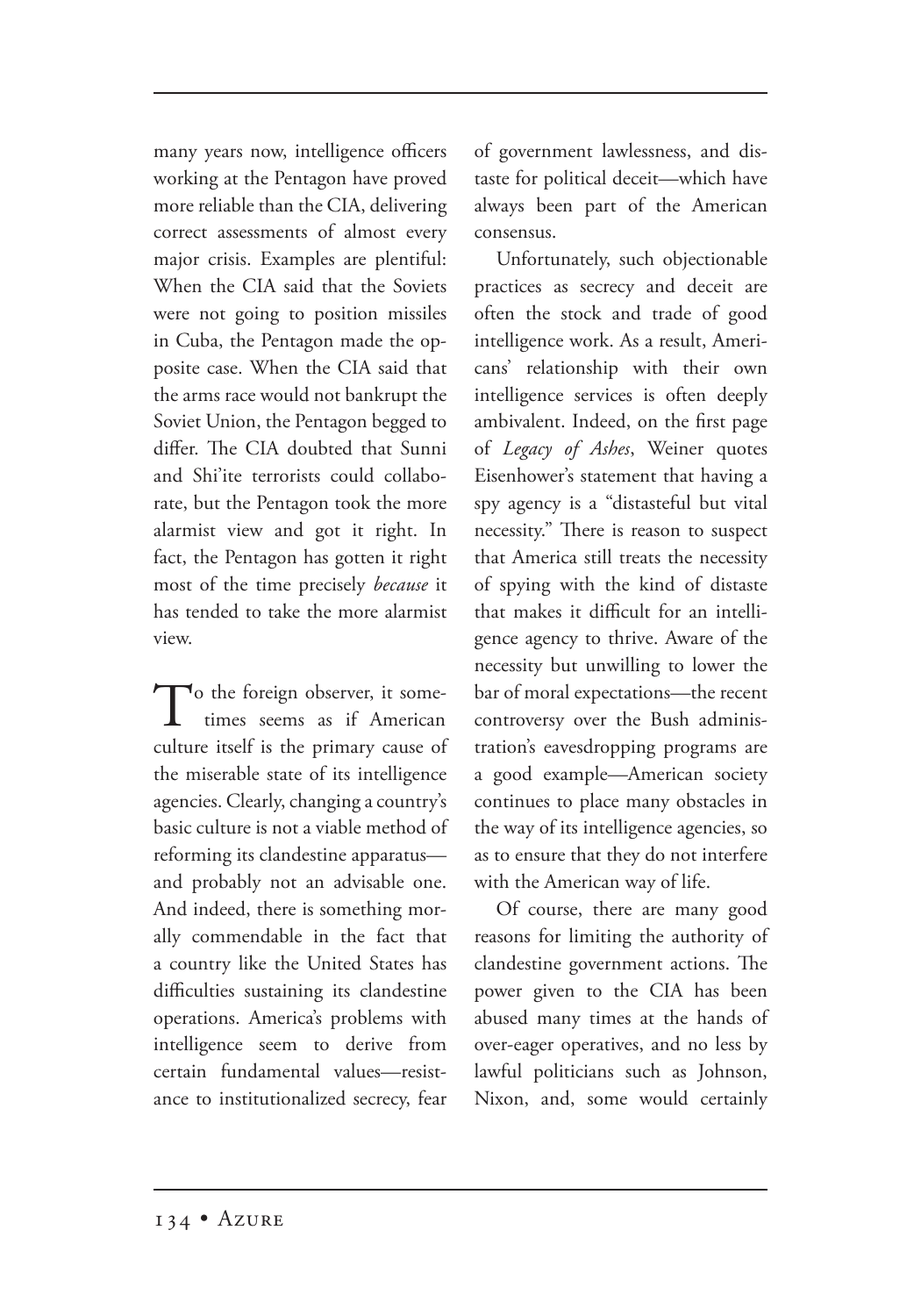say, Bush as well. These abuses have contributed mightily to the problems of the CIA: They have eroded public support for the agency and all the benefits one gets from such support, and they have given the CIA an excuse for its own incompetence.

 $\prod_{\text{of the war on terror, former White}}$ n *Against All Enemies*, his account House counterterrorism official Richard Clarke writes that former secretary of state Madeleine Albright once told him "it was easy to understand why [the CIA] was risk-averse: It acts in a passive-aggressive way, she said, as if 'it has battered-child syndrome.'"

*Legacy of Ashes* more than confirms this description. In fact, it shows in great detail how the agency tends to swing between extremes of behavior: It is either too cautious or too reckless; too reluctant to take risks and put real spies on the ground, or too quick to send cash and ammunition to dubious allies, hoping for quick fixes in the form of coups and rebellions; it either drags its feet when the president asks for help, or acts rashly without properly warning the commander-in-chief of possible, even probable consequences.

Worse still, the agency can always hide behind the thick walls of its own bureaucracy, claiming to be doing a purely "professional" job, even as it tries to set the national agenda and dictate what it considers a desirable outcome. Indeed, if there is any flaw in this excellent volume, it is that Weiner pays an undue amount of attention to the ways the CIA has been used by various presidents in order to achieve their predetermined goals. Not enough attention is paid, however, to the intelligence community's manipulation of the president, often by giving him only a fraction of the information he needs and thus limiting his options.

If there is to be a sequel to *Legacy of Ashes*, Weiner would be well advised to address this aspect of the CIA's problematic legacy. The National Intelligence Estimate (NIE) on Iran that was ceremoniously submitted last year—announcing to an astonished world that Iran's military nuclear program was halted four years ago—is a good place to start.

The NIE report--issued out of the CIA's eagerness to eliminate the possibility of violent action by the Bush administration and to calm the debate over Tehran's intentions blatantly employed intelligence means in order to achieve political ends. Whether Iran had actually halted its nuclear program was beside the point, because the country's long-term plan of achieving nuclear capabilities remained unchanged.